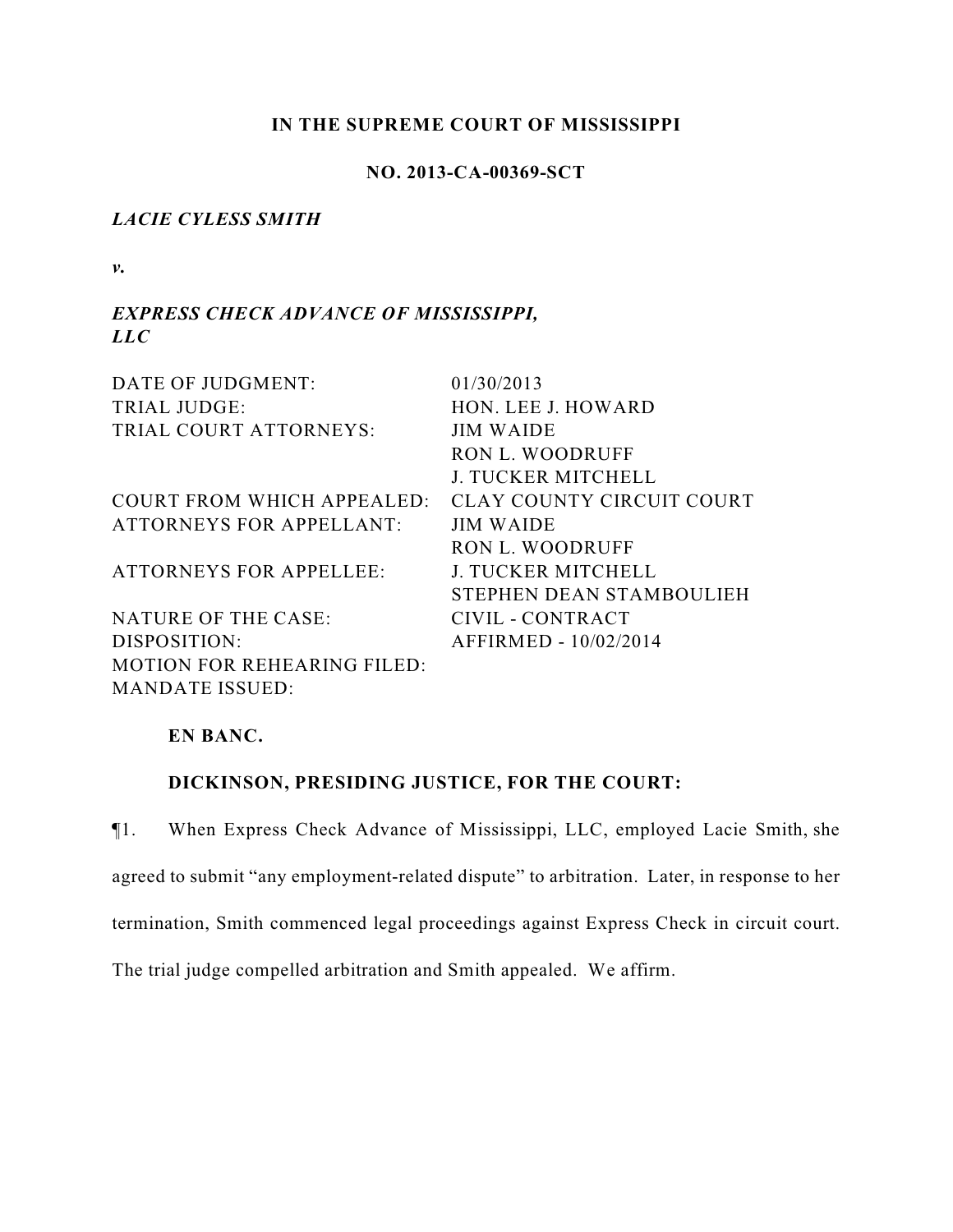#### **FACTS AND PROCEDURAL HISTORY**

¶2. When Express Check hired Smith for a clerical position, she signed a two-page document entitled "Non-Competition and Confidentiality Agreement." Section six of that document stated:

## 6. ENFORCEMENT.

*6.1 Injunctive Relief***.** Associate acknowledges that it would be difficult to fully compensate the Employer for damages resulting from any breach by Associate of the provisions of, this Agreement. Accordingly, Associate agrees that, in addition to, but not to the exclusion of, any other remedy, the Employer shall have the right to enforce the provisions of this Agreement by applying for and obtaining temporary and permanent restraining orders or injunctions from a court of competent jurisdiction without the necessity of filing a bond therefore, and without the necessity of proving actual damages, and the Employer shall be entitled to recover from Associate its reasonable attorneys' fees and costs in enforcing the provisions of this Agreement.

*6.2 Settlement by Arbitration.* Pursuant to the terms of this Agreement, and in valuable consideration received in exchange therefore, the parties hereto agree that any employment-related dispute, controversy or claim that Associate may have with Employer and/or any of its associates, officers, members, managers, governors, parents, subsidiaries, affiliates or agents, in their capacity as such or otherwise, or that Employer and/or any of its associates, officers, members, managers, governors, parents, subsidiaries, affiliates or agents may have with Associate, shall be resolved only through arbitration and **not through litigation in federal, state or local court.**

Associate agrees that he/she cannot bring any claim or lawsuit, or act as a lead plaintiff in or otherwise participate in any class action lawsuit, in any federal, state or local court involving this Agreement, application or candidacy for employment, employment, or cessation of employment with Employer, including, but in no way limited to, claims arising under Title VII of the Civil Rights Act of 1964, the Civil Rights Act of 1991, the Age Discrimination in Employment Act, the Americans with Disabilities Act, the Family and Medical Leave Act of 1993, 42 U.S.C. § 1981, the Associate Retirement Income Security Act (ERISA), the Fair Labor Standards Act, the Occupational Health and Safety Act, the Worker Adjustment and Retraining Notification Act, the human rights act, or similar act, of any state, the public protection act, or similar act, of any state, any claim based on express or implied contract, any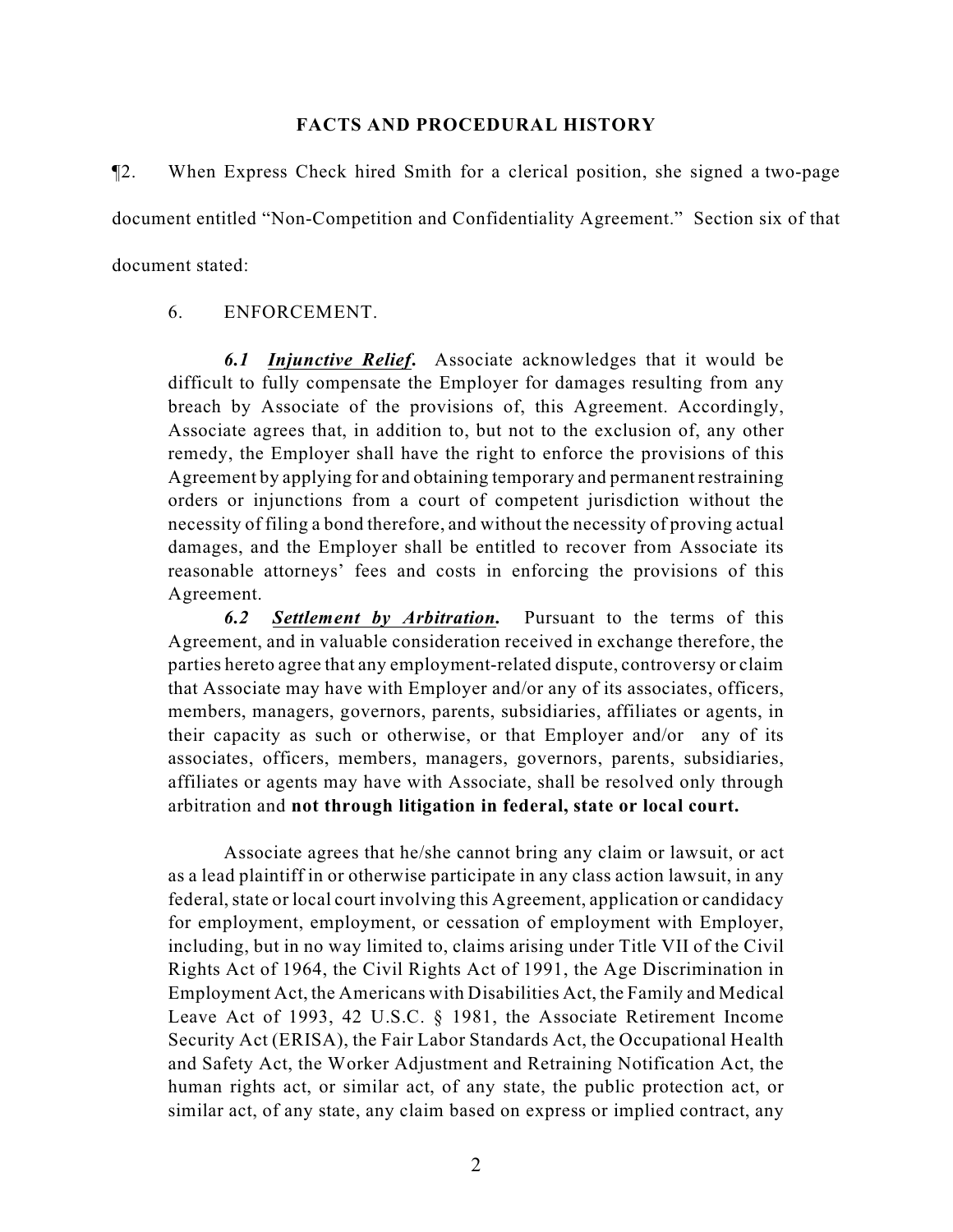claims of promissory estoppel, any action arising in tort, including, but in no way limited to, libel, slander, defamation, intentional infliction of emotional distress, or negligence, any claim for wrongful discharge, any constitutional claims or any claims under all laws relating to the violation of public policy, retaliation or compensation, any claims arising under employment or disability discrimination or whistleblower laws, or any other statutory or common-law claims under federal, state or local law. A dispute, controversy or claim is also considered subject to this policy if it arises or involves any issue pertaining to this Agreement, the formation of this Agreement, the scope of this Agreement or the Party's performance of this Agreement. Associate understands that he/she is waiving the right to a jury trial for any such claim. This provision is mutually binding upon both Employer and Associate, as indicated by the acknowledgment set forth below.

Associate understands that he/she has the right to be represented by the attorney of his/her choice in pursuing any employment-related dispute, controversy or claim under this Agreement. Associate further understands and agrees that the decision of the Arbitrator will be FINAL AND BINDING on all parties to the dispute. There is no appeal on the merits of the dispute to federal, state or local courts.

This section is to be construed pursuant to the terms of the Federal Arbitration Act, 9 U.S.C. § 1 et seq. The provisions of any arbitration act or statute under the laws of the State of Mississippi, do not apply to this section.

¶3. Section seven included miscellaneous provisions, including a severability clause, a

choice-of-law provision, and a notation that "[t]he headings contained in this Agreement are

for reference purposes only and shall not in any way affect the meaning or interpretation of

this Agreement."

¶4. Smith signed the agreement and separately initialed an acknowledgment accepting the arbitration provision. She also initialed an acknowledgment that she had read the entire agreement.

¶5. After Express Check terminated Smith, she filed suit, claiming that she was fired for reporting her supervisor's illegal acts. Express Check answered, denied the allegations, and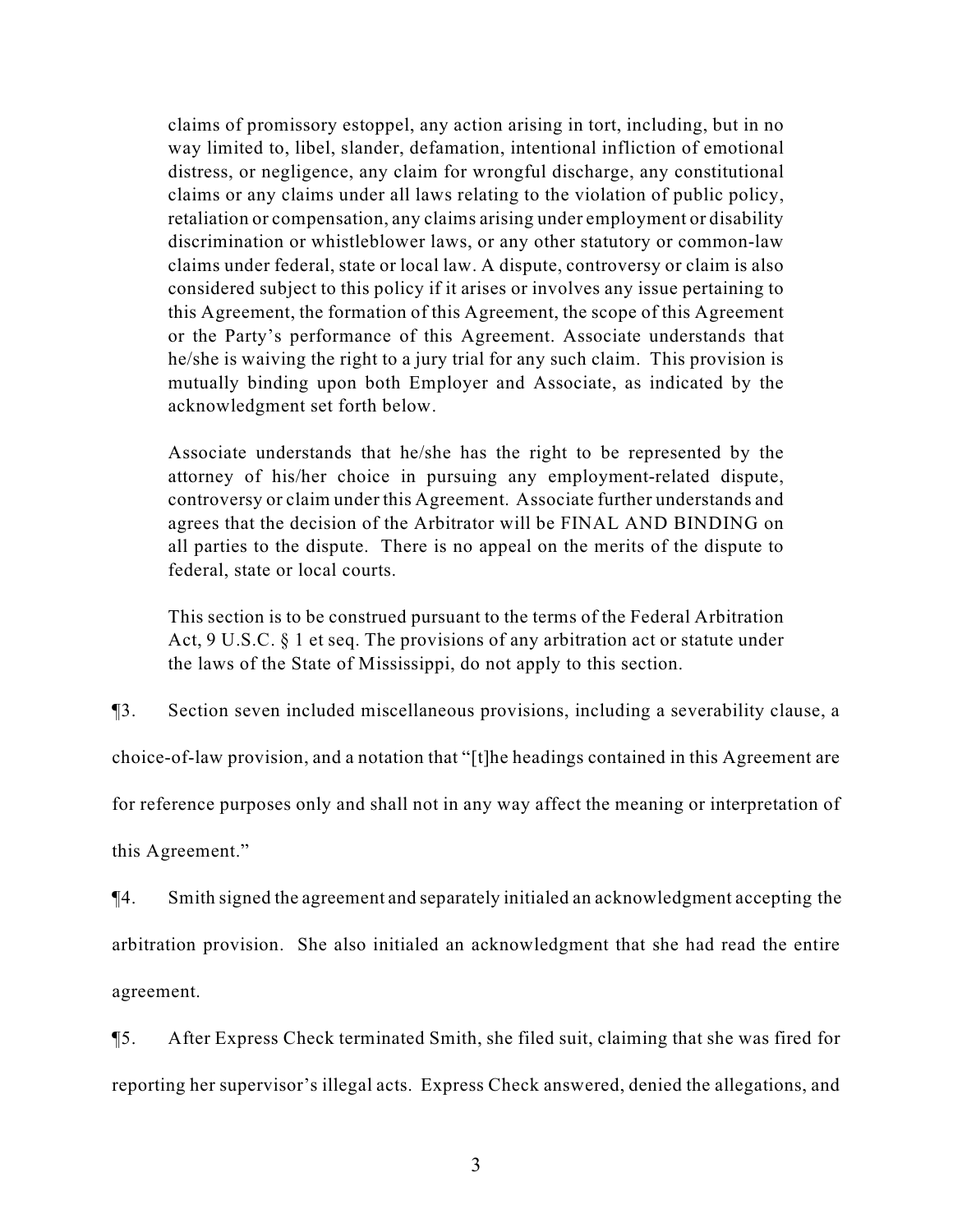moved to compel arbitration pursuant to the "Non-Competition and Confidentiality Agreement." Smith responded to Express Check's motion by arguing that the agreement was procedurally and substantively unconscionable, that she never knowingly agreed to arbitrate her claims, and that she signed the agreement under duress.

¶6. At the hearing on its motion, Express Check introduced the agreement and Smith testified, arguing that the arbitration clause was procedurally unconscionable because no one told her to read the agreement or explained its meaning. She also argued that the agreement was substantively unconscionable because she lacks the financial resources to bear the cost of arbitration.

¶7. In his order compelling arbitration, the trial judge stated that the agreement was not procedurally unconscionable because, unless illiterate, Smith had a duty to read it, and that she could have refused to sign the agreement and sought employment elsewhere. He also found that the agreement was not substantively unconscionable because Smith failed to produce any evidence of the cost of arbitration. Smith appealed.

### **ANALYSIS**

¶8. In reviewing an appeal of an order compelling arbitration, we review the trial judge's factual findings under an abuse-of-discretion standard,<sup>1</sup> and we conduct a *de novo* review of all legal conclusions.<sup>2</sup>

### *The Federal Arbitration Act*

*Ill. Cent. R.R. Co. v. McDaniel*, 951 So. 2d 523, 526 (Miss. 2006). <sup>1</sup>

*Virginia Coll., LLC v. Blackmon*, 109 So. 3d 1050, 1053 (Miss. 2013) (citing *Univ.* <sup>2</sup> *Nursing Assocs., PLLC v. Phillips*, 842 So. 2d 1270, 1276 (Miss. 2003)).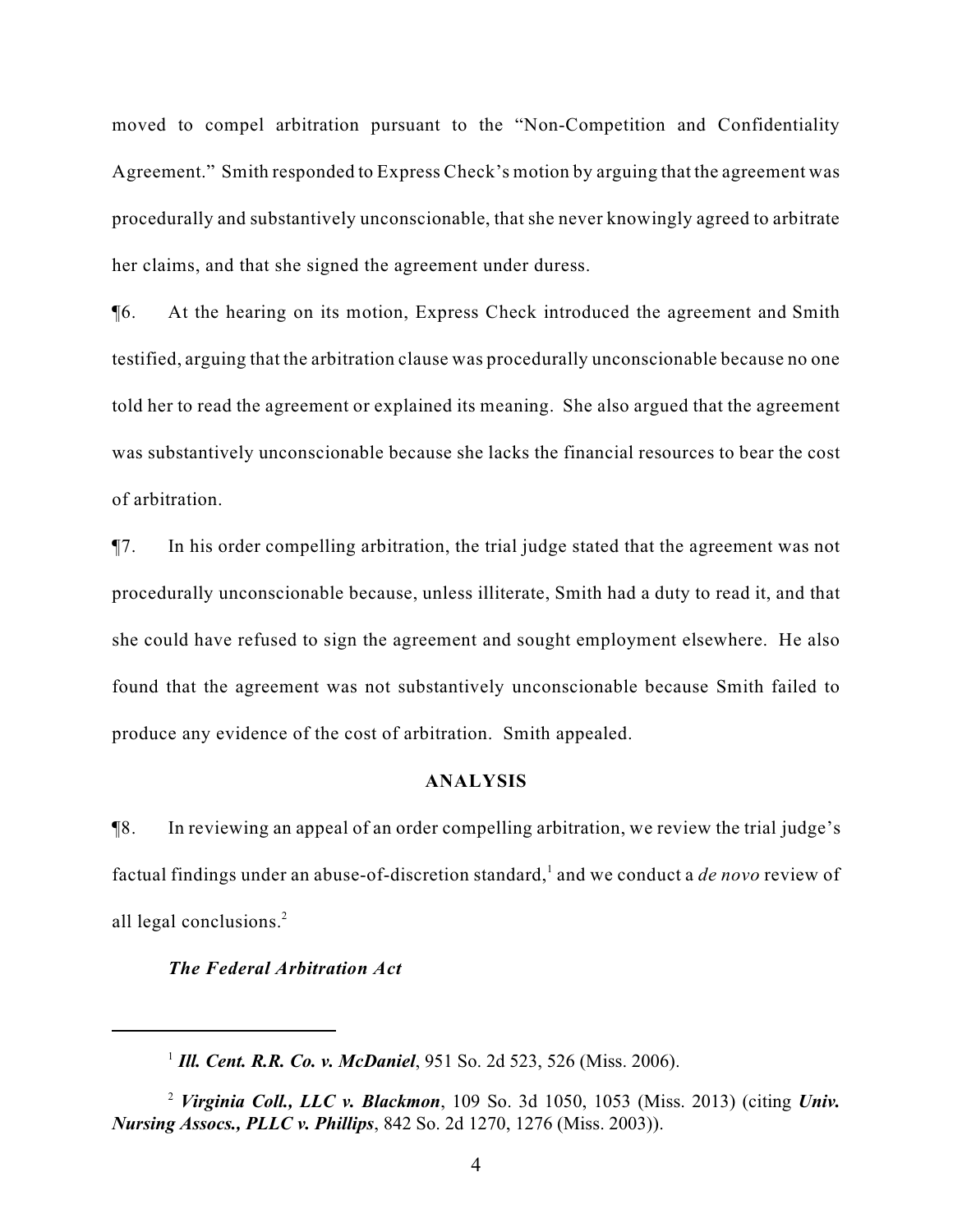¶9. Through the Federal Arbitration Act, Congress imposed a national policy in favor of arbitration.<sup>3</sup> Arbitration agreements "shall be valid, irrevocable, and enforceable, save upon such grounds as exist at law or in equity for the revocation of any contract."<sup>4</sup> The statute's effect extends to arbitration agreements in employment contracts.<sup>5</sup>

¶10. The Act ensures that "[a]rbitration agreements and other contract terms should be on equal footing, in that state courts may not invalidate arbitration agreements under laws that affect only arbitration agreements," and that "arbitration clauses shall not receive especial treatment not otherwise available under basic state contract principles."<sup>7</sup> So, courts must compel arbitration if the parties validly agreed to arbitrate the dispute at issue.<sup>8</sup>

¶11. To determine whether parties agreed to arbitrate their disputes, courts invoke a twopronged inquiry. Under the first prong, a court must ascertain whether an agreement to arbitrate exists, the scope of which encompasses the parties' dispute.<sup>9</sup> Under the second prong, the court must question "whether legal constraints external to the parties' agreement

<sup>&</sup>lt;sup>3</sup> Covenant Health & Rehab., LP v. Estate of Moulds, 14 So. 3d 695, 698 (Miss. 2009) (citing *IP Timberlands Operating Co. v. Denmiss Corp*, 726 So. 2d 96, 107 (Miss. 1998) (quoting *Southland Corp. v. Keating*, 465 U.S. 1, 10, 104 S. Ct. 852, 79 L. Ed. 2d 1, 12 (1984) (citing 9 U.S.C. § 2 (1976)))).

 $49$  U.S.C.  $82$  (1976).

*Circuit City Stores, Inc. v. Adams*, 532 U.S. 105, 109, 121 S. Ct. 1302, 1306, 149 L. Ed. <sup>5</sup> 2d 234 (2001).

*Moulds*, 14 So. 3d at 699 (citing *Doctor's Assocs. v. Casarotto*, 517 U.S. 681, 687, 116 S. <sup>6</sup> Ct. 1652, 1656, 134 L. Ed. 2d 902, 909 (1996)).

<sup>&</sup>lt;sup>7</sup> Moulds, 14 So. 3d at 699.

*Rogers-Dabbs Chevrolet-Hummer, Inc. v. Blakeney*, 950 So. 2d 170, 173 (Miss. 2007). <sup>8</sup>

<sup>&</sup>lt;sup>9</sup> *Id.* (quoting *East Ford, Inc. v. Taylor*, 826 So. 2d 709, 713 (Miss. 2002)).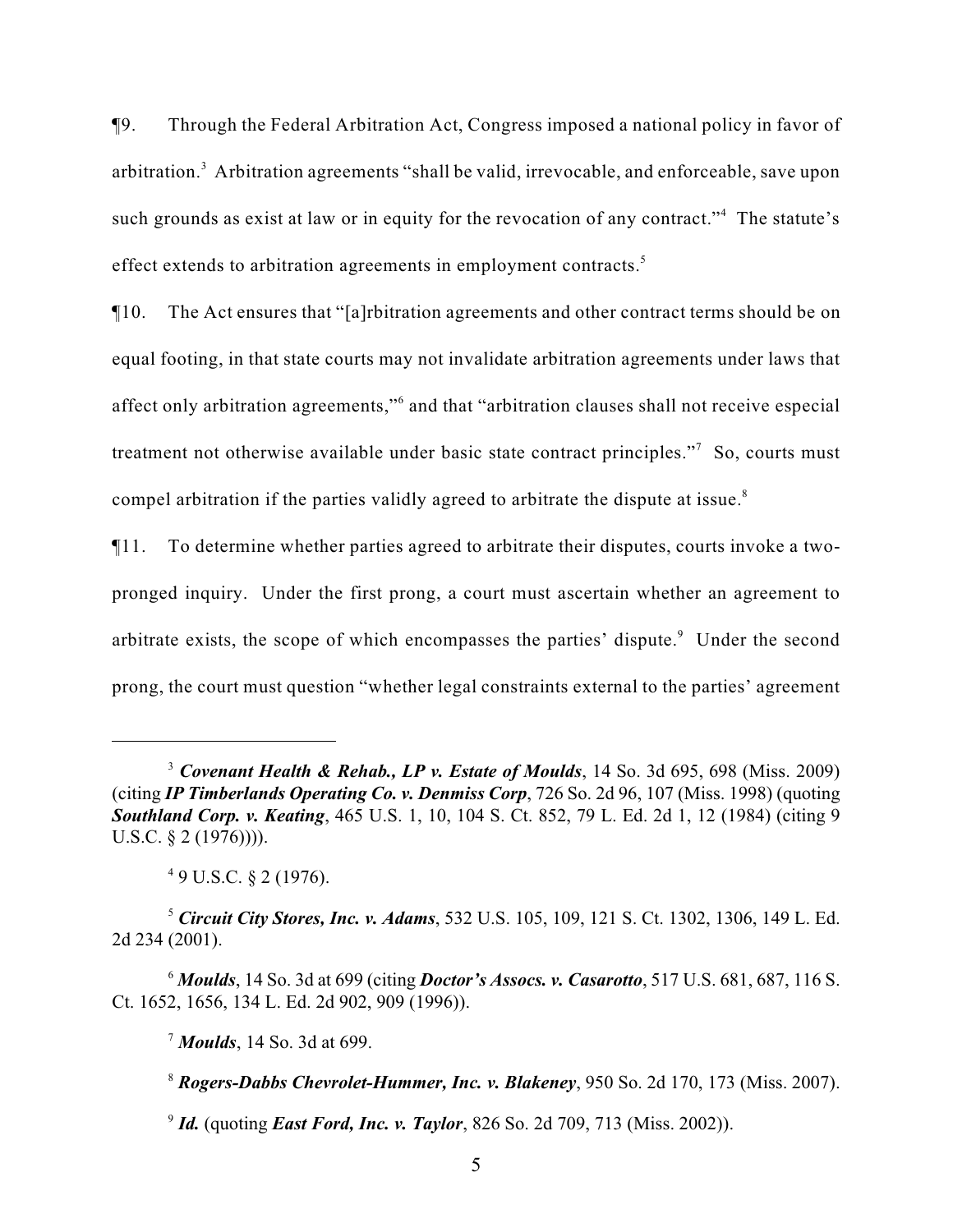foreclosed arbitration of those claims."<sup>10</sup> Under this prong, state contract defenses may invalidate the agreement to arbitrate as they would any other contractual provision.<sup>11</sup> But because of the national policy favoring arbitration, the party opposing arbitration bears the burden to prove that a contract defense applies in the particular case.<sup>12</sup>

¶12. Here, neither party disputes that the arbitration clause purports to submit Smith's claim to arbitration. Indeed, the arbitration provision's broad language references "all employment-related disputes," and it specifically includes "any claim for wrongful discharge." Instead, Smith attacks the enforcement of that provision based on the doctrine of unconscionability, one of the "legal constraints external to the parties' agreement" which may foreclose enforcement.<sup>13</sup>

#### *Unconscionability*

¶13. So important to our Founders was the freedom to contract without interference from the government or the courts, that they constitutionally prohibited any State from passing any law "impairing the obligations of contracts  $\dots$ ."<sup>14</sup> That is not to say that our Founders believed courts should never, for any reason, set aside a contractual obligation. But such instances should be the rare exception rather than the general rule; and the basis for granting

*Rogers-Dabbs*, 950 So. 2d at 173 (quoting *East Ford*, 826 So. 2d at 713). <sup>10</sup>

<sup>&</sup>lt;sup>11</sup> *Moulds*, 14 So. 3d at 699.

*Norwest Fin. Miss., Inc. v. McDonald*, 905 So. 2d 1187, 1193 (Miss. 2005) (citing *Green* <sup>12</sup> *Tree Fin. Corp.-Alabama v. Randolph*, 531 U.S. 79, 92, 121 S. Ct. 513, 522, 148 L. Ed. 2d 373  $(2000)$ ).

<sup>&</sup>lt;sup>13</sup> *Moulds*, 14 So. 3d at 699 (quoting *East Ford*, 826 So. 2d at 713).

 $14$  U.S. Const., art. I,  $\S$  10.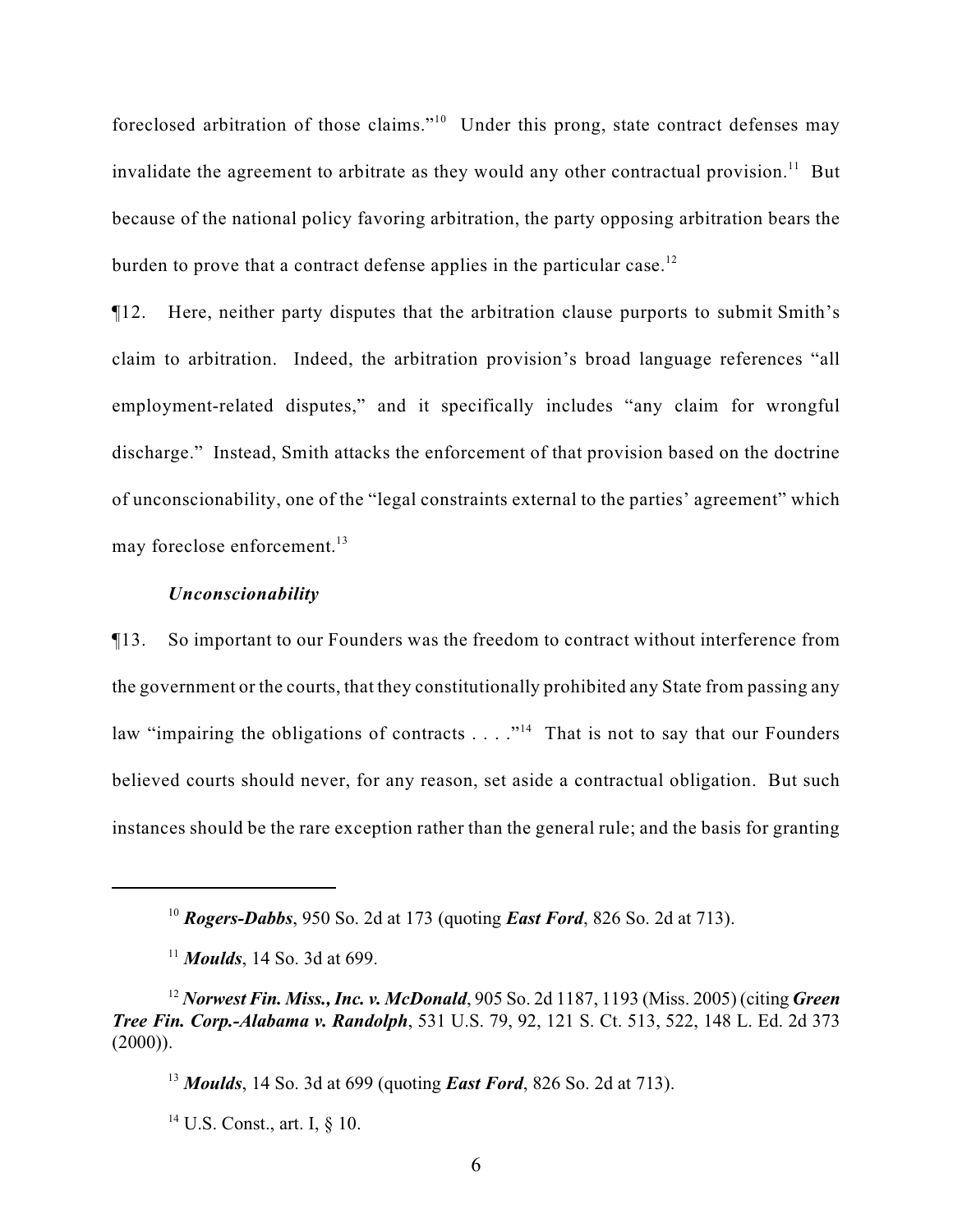such extraordinary relief to a contracting party should not be a judge's subjective conclusion that the contract is not fair. Fairness is for the parties to decide. That is why the doctrine of unconscionability traditionally has applied only to the most egregious of contractual situations.

¶14. An unconscionable contract is "one such as no man in his senses and not under a delusion would make on the one hand, and as no honest and fair man would accept on the other  $\dots$  ."<sup>15</sup> We previously have held:

Corbin expounds on the meaning of "unconscionable" as follows:

"Unconscionable" is a word that defies lawyer-like definition. It is a term borrowed from moral philosophy and ethics. As close to a definition as we are likely to get is "that which 'affronts the sense of decency.'" A much-quoted judicial definition is "an absence of meaningful choice on the part of one of the parties together with contract terms which are unreasonably favorable to the other party."<sup>16</sup>

Our precedent follows the *Williams* ("absence of meaningful choice") language as quoted above from Corbin. Unconscionability can be procedural or substantive. Under "substantive unconscionability, we look within the four corners of an agreement in order to discover any abuses relating to the specific terms which violate the expectations of, or cause gross disparity between, the contracting parties." Substantive unconscionability is proven by oppressive contract terms such that "there is a one-sided agreement whereby one party is deprived of all the benefits of the agreement or left without a remedy for another party's nonperformance or breach  $\dots$ ."<sup>17</sup>

*Terre Haute Cooperage v. Branscome*, 203 Miss. 493, 35 So. 2d 537, 541 (1948). <sup>15</sup>

<sup>&</sup>lt;sup>16</sup> Moulds, 14 So. 3d at 699 (quoting *Corbin on Contracts* § 29.4 (2009) (quoting *Gombel Bros. Inc. v. Swift*, 62 Misc. 2d 156, 307 N.Y.S.2d 952, 954 (1970); *Williams v. Walker-Thomas Furniture Co.*, 350 F.2d 445, 449 (D.C. Cir. 1965))).

*Moulds*, 14 So. 3d at 699 (citing *Entergy Miss., Inc. v. Burdette Gin Co.*, 726 So. 2d 1202, <sup>17</sup> 1207 (Miss. 1998); *East Ford*, 826 So. 2d at 714; *Vicksburg Partners, L.P. v. Stephens*, 911 So. 2d 507, 521 (Miss. 2005), *overruled on other grounds by Moulds*, 14 So. 3d at 706; *Bank of Ind.,*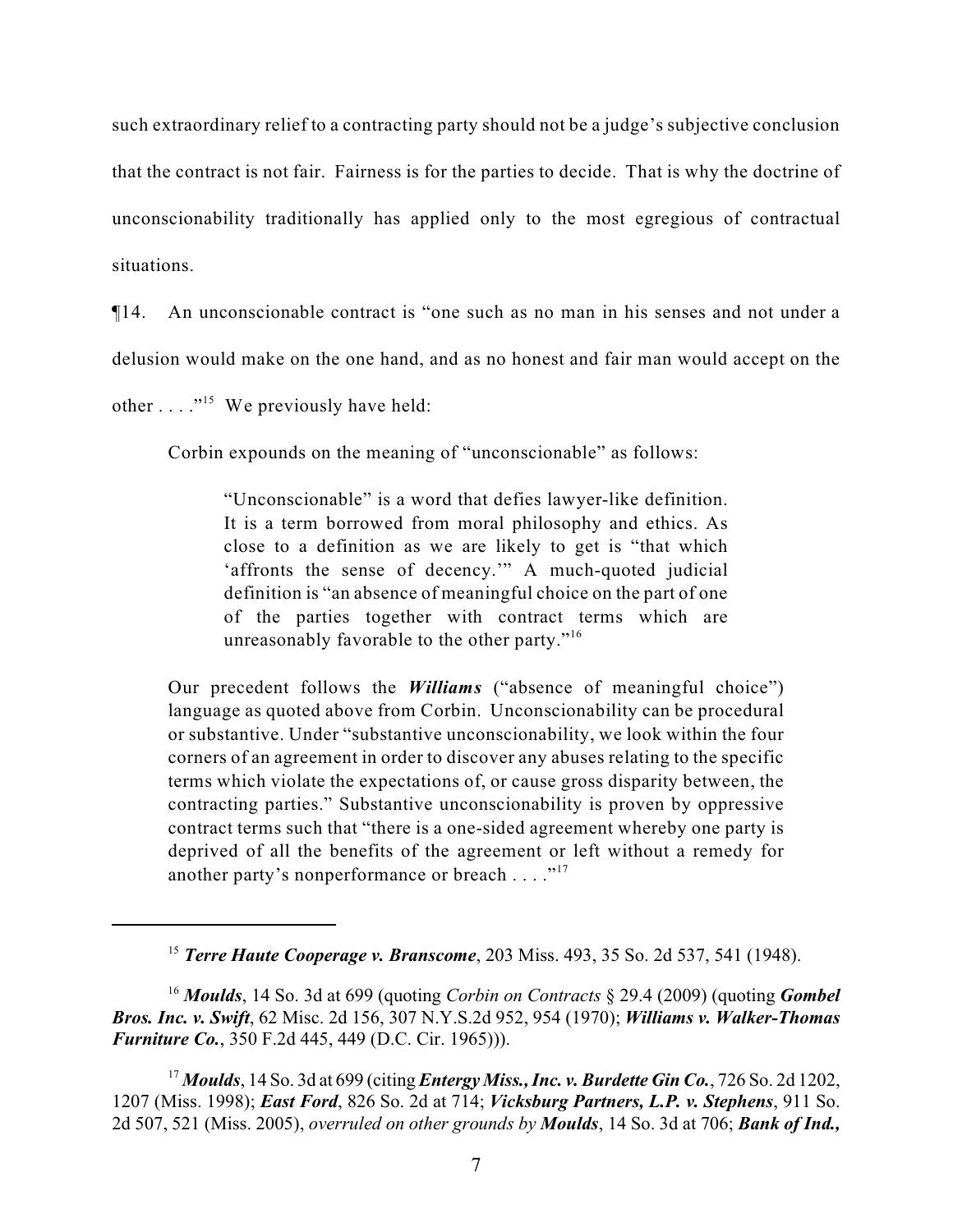¶15. This passage reflects certain characteristics of a substantively unconscionable contract. An unconscionable contract "affronts the sense of decency."<sup>18</sup> The terms of a substantively unconscionable contract are so unreasonably favorable to one party that the contract imposes oppressive terms on the weaker party.<sup>19</sup> And unconscionability may be evidenced, but not established, by showing that the contract is one of adhesion.<sup>20</sup>

¶16. Contracts of adhesion "are those that are 'drafted unilaterally by the dominant party and then presented on a 'take-it-or-leave-it' basis to the weaker party who has no real opportunity to bargain about its terms. Such contracts are usually prepared in printed form ... ...<sup>321</sup> The contract before us may be one of adhesion. It appears to be a preprinted form contract prepared by Express Check. But Smith failed to present any evidence that the contract was presented on a take-it-or-leave-it basis. So we cannot know for sure. And even if we could, "finding a contract to be one of adhesion does not automatically mean that the contract or any provision thereof is substantively unconscionable."<sup>22</sup> So, regardless, we must look to the agreement's terms to determine if they are oppressive.

*Nat'l Ass'n v. Holyfield*, 476 F. Supp. 104, 110 (S.D. Miss. July 24, 1979)).

<sup>18</sup> Moulds, 14 So. 3d at 699 (internal citations omitted).

 $^{19}$  *Id.* 

<sup>21</sup> *Moulds*, 14 So. 3d at 701 (quoting *East Ford*, 826 So. 2d at 716).

*Moulds*, 14 So. 3d at 701 (citing *Stephens*, 911 So. 2d at 523, *overruled on other grounds* <sup>22</sup> *by Moulds*, 14 So. 3d at 706).

<sup>&</sup>lt;sup>20</sup> Id. at 701 (citing *Stephens*, 911 So. 2d at 523, *overruled on other grounds by Moulds*, 14 So. 3d at 706).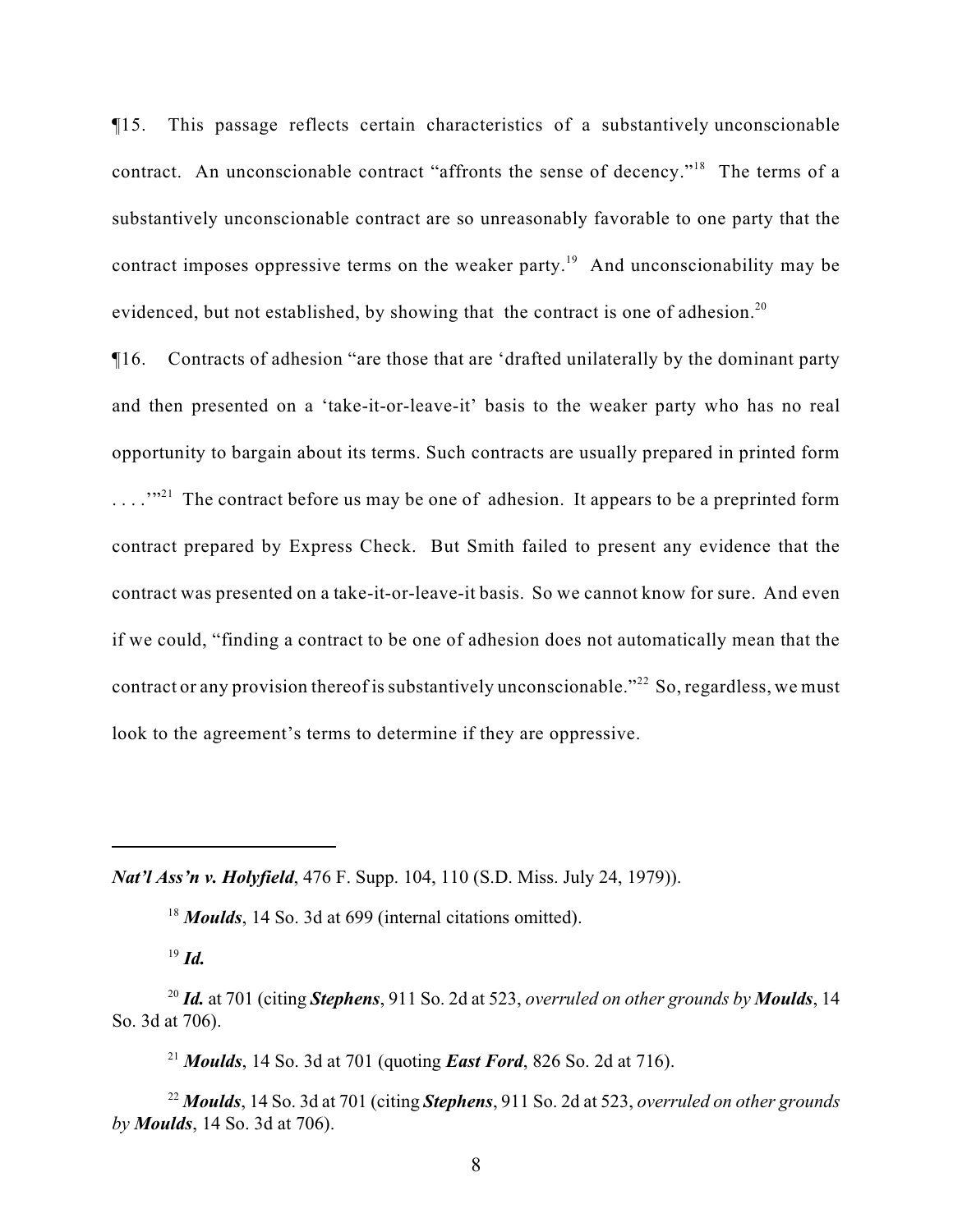¶17. Looking to the agreement, we cannot say its terms are so one-sided as to become substantively unconscionable. Section 6.2 of the agreement sets out a mutually binding arbitration clause. Were we to consider this evidence of unconscionability, we would run afoul of the Federal Arbitration Act's mandate to favor arbitration.

¶18. Section 6.1, however, presents two one-sided terms. First, while the contract relegated both parties' claims to arbitration, it maintained Express Check's right to seek injunctive relief from a court of competent jurisdiction. We have held that an arbitration agreement, which submitted one party's claims to arbitration while maintaining the broad access to judicial remedies for the other party's claims was unconscionable.<sup>23</sup> But that case is distinguished because here—except for the limited right to seek injunctive relief—Express Check is bound to arbitration as well.

¶19. Second, that section provides that Smith must pay reasonable attorneys' fees and costs incurred by Express Check. The provision is found in the injunctive-relief section of the agreement. It is the third statement in a sentence which otherwise solely relates to injunctive relief. So a fair reading of the agreement leads to the conclusion that it applies to injunctive relief alone. And the provision does not absolutely entitle Express Check to attorneys' fees and costs. The clause states ". . . and the Employer shall be entitled to recover from associates its reasonable attorneys' fees and costs in *enforcing the provisions of this agreement*." (Emphasis added.) In order to "enforce" an agreement, one must prevail on his

<sup>&</sup>lt;sup>23</sup> Moulds, 14 So. 3d at 700 (citing *Pridgen v. Green Tree Fin. Servicing Corp.*, 88 F. Supp. 2d 655, 658 (S.D. Miss. 2000).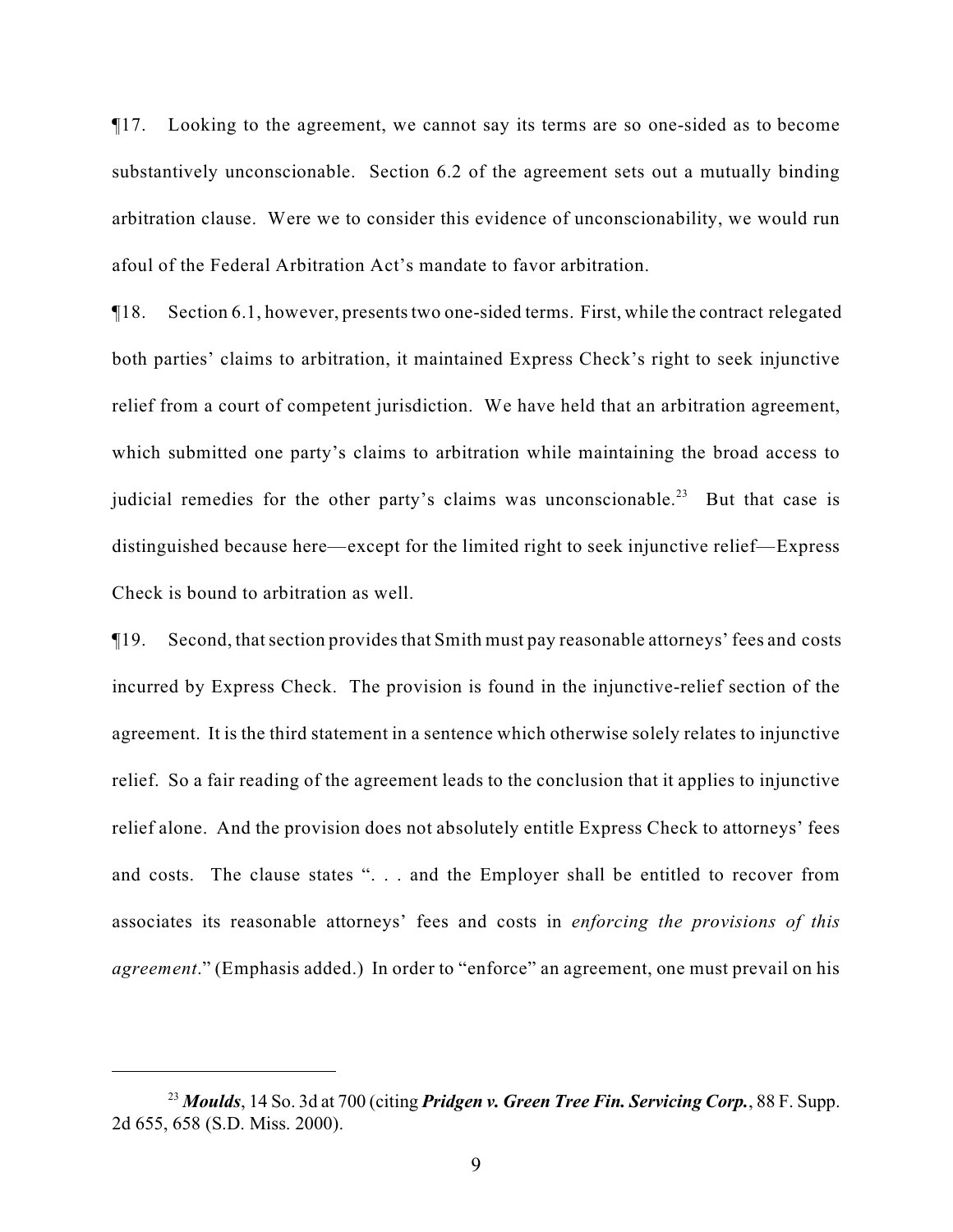contract claim. The provision would be of no benefit to Express Check unless it prevailed in obtaining injunctive relief against Smith.

¶20. So, while the provision does favor Express Check to some degree, we cannot say it is so one-sided as to be oppressive or unconscionable. Nor do we find it substantively unconscionable. As stated above, Smith bears the burden to show that the agreement is unconscionable, $24$  and, although she testified to her limited financial means, Smith failed to present any evidence of the costs of arbitration. Without that evidence, we cannot say that costs prohibit Smith from pursuing arbitration.

¶21. To find the agreement substantively unconscionable, the dissent incorrectly shifts the burden of proof to Express Check, presumes facts unsupported by the evidence, and misconstrues the evidence presented at trial. First, the dissent states that the agreement was presented to Smith on a take-it-or-leave-it basis. The record is devoid of one shred of evidence to support that statement. Next, the dissent states that "unemployment rates were high" when Smith sought employment from Express Check, but the record is devoid of a single reference to employment rates at that time. Then, the dissent states that "[i]t is also reasonable to assume that market factors, i.e., difficulty finding another job, prevented Smith from contracting with another party or employer." Once again, Smith presented no evidence that alternative employment was unavailable or that she even had attempted to seek other employment.

¶22. Similarly, the dissent rebukes the trial judge's statement that Smith could have "sought employment elsewhere" by stating that "there is no evidence as to how difficult

<sup>&</sup>lt;sup>24</sup> Norwest 905 So. 2d at 1193 (citing *Green Tree*, 531 U.S. at 92).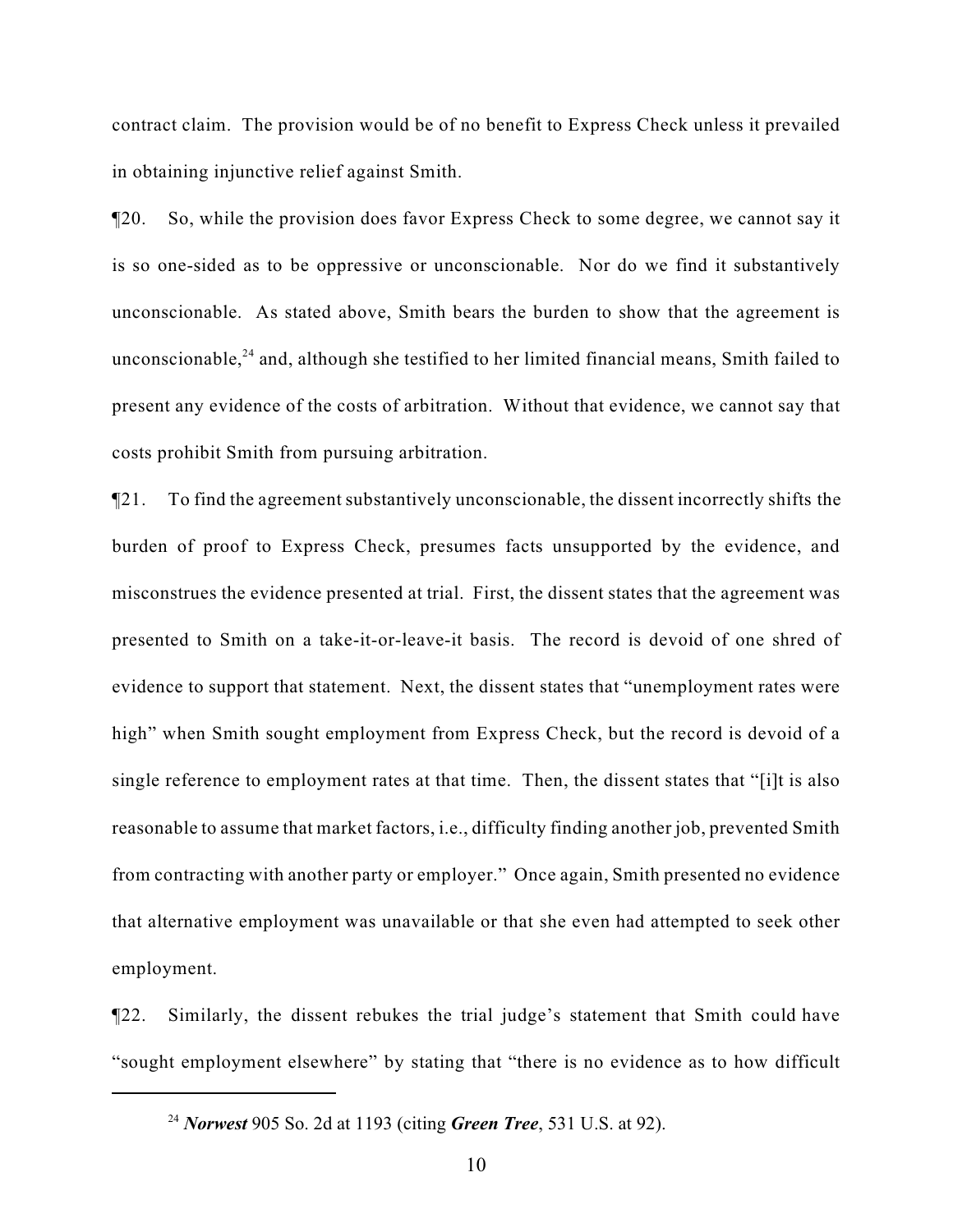obtaining such employment might have been or how much such employment might have paid, as compared to Express Check." True, no such evidence was presented. But if Smith wanted to rely on the lack of alternative employment to show that the agreement was unconscionable, she had the burden to establish those facts, and she failed to do so. Next, the dissent misstates the judicial relief available to Express Check by stating "[i]t allows Express Check to use judicial remedies for virtually all of the breaches of the contract that Smith could conceivably accomplish . . . ." Express Check maintained only a limited right to injunctive relief, not an unbridled right to judicial relief for Smith's breaches. Finally, the dissent assumes, without any evidentiary support, that Smith was so desperate for a job that she signed an unreasonably unfavorable agreement to obtain much-needed employment.

¶23. Simply put, the dissent's view cannot be correct, because Smith had the burden of proof and failed to present evidence in support of these considerations. So we cannot say the agreement was substantively unconscionable.

¶24. Likewise, we do not find the agreement is procedurally unconscionable. Procedural unconscionability is established by showing "a lack of knowledge, lack of voluntariness, inconspicuous print, the use of complex legalistic language, disparity in sophistication or bargaining power of the parties and/or a lack of opportunity to study the contract and inquire about the contract terms."<sup>25</sup>

¶25. The print of the arbitration agreement is not inconspicuous. The arbitration agreement is the exact same font as the rest of the contract. It appears at the bottom of page one and the top of page two. It includes a bolded, underlined, and italicized heading stating "Settlement

<sup>&</sup>lt;sup>25</sup> East Ford, 826 So. 2d at 714 (quoting *Pridgen*, 88 F. Supp. 2d at 657).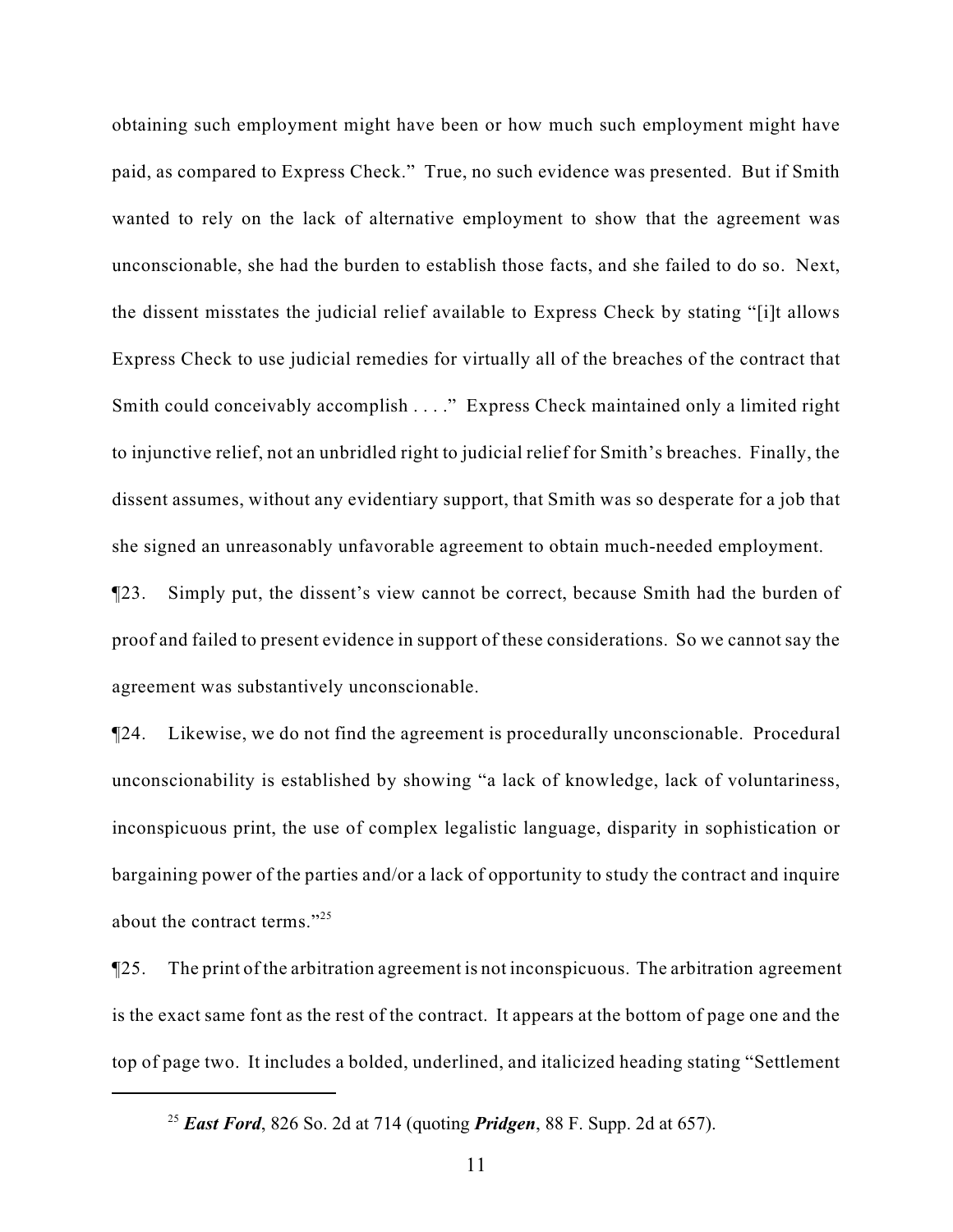by Arbitration." It also uses boldface print when its states all disputes "shall be resolved only through arbitration and **not through litigation in federal, state or local court.**" Further, Smith was required to initial an acknowledgment, set into the text of the arbitration provision, which stated "[b]oth the applicant/associate and the Employer Representative initial below to signify acceptance of the arbitration provision." So we cannot conclude that the provision contains inconspicuous print.

¶26. While the clause does contain some legalistic language, its key terms relating to arbitration are unmistakable. The clause provides "that any employment-related dispute, controversy or claim . . . shall be resolved only through arbitration and **not through litigation in federal, state or local court**" and "that the decision of the Arbitrator will be FINAL AND BINDING on all parties to the dispute. There is no appeal on the merits of the dispute to federal, state or local courts." These statements provided Smith substantial notice that she was agreeing to forego any right to judicial review.

¶27. What is more, Smith failed to produce any evidence that she didn't know what she signed, did so involuntarily, or lacked an opportunity to review and inquire about the terms. Smith admitted that she had signed the document. And while she testified that no one had told her to read the document or explained its terms, she conceded that she could have read it. The law imposes a duty on a contracting party to read what he or she signs.<sup>26</sup> Further, Smith never asked any questions about the document she signed. Simply put, Smith bore the burden to establish these facts, and she failed to do so.

<sup>&</sup>lt;sup>26</sup> McKenzie Check Advance of Ms., LLC v. Hardy, 866 So. 2d 446, 455 (Miss. 2004).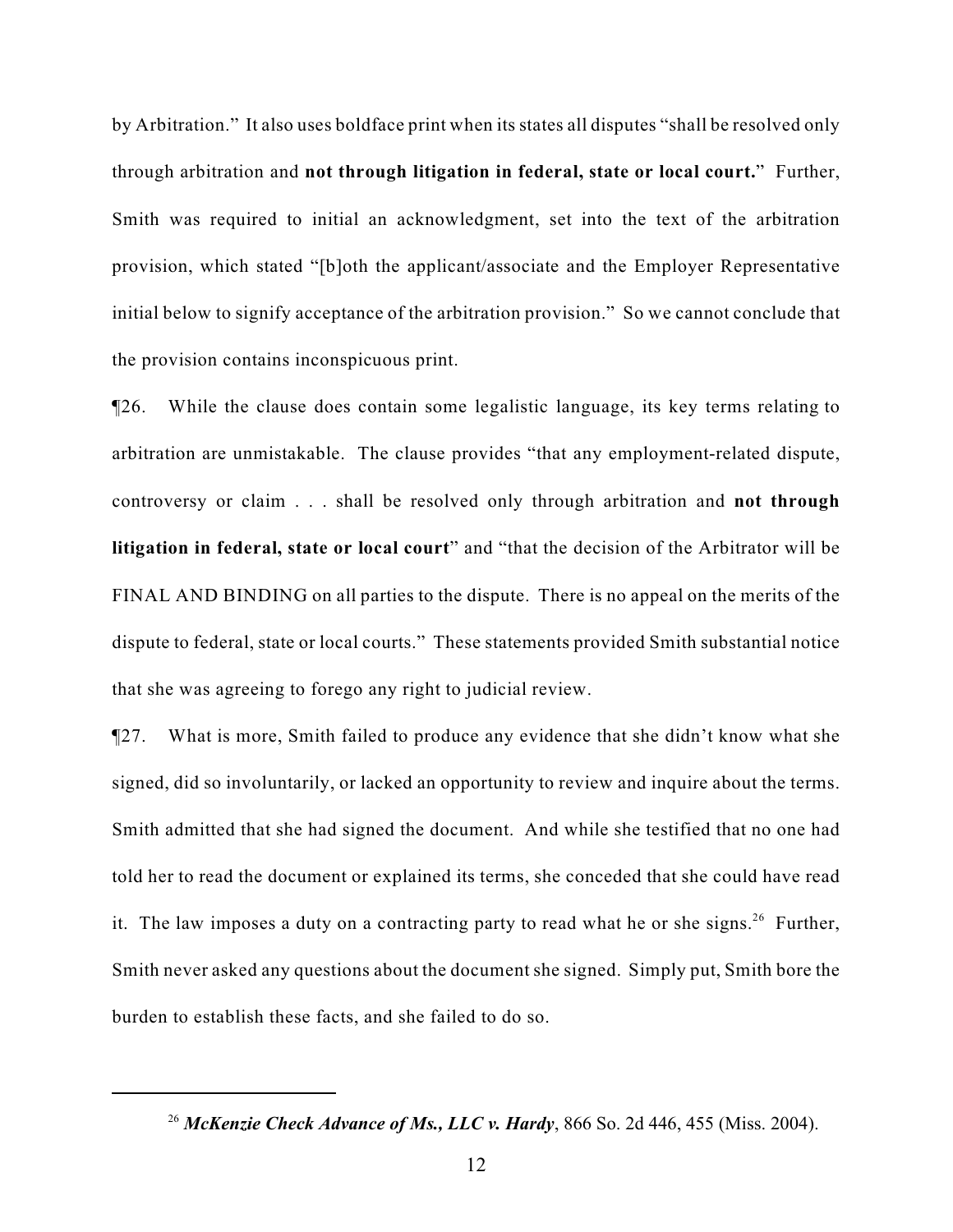¶28. That leaves only the disparity in sophistication or bargaining power of the parties as a potential factor in favor of procedural unconscionability. Even if we were to assume that Express Check possesses an inherent advantage in sophistication and bargaining power over Smith, that imbalance did not result in oppressive terms. Smith simply has failed to produce any evidence of procedural unconscionability.

### **CONCLUSION**

¶29. Smith failed to satisfy her burden to show that the arbitration agreement is either substantively or procedurally unconscionable, so the trial judge properly compelled arbitration. We affirm.

#### ¶30. **AFFIRMED.**

# **RANDOLPH, P.J., LAMAR, PIERCE AND COLEMAN, JJ., CONCUR. KING, J., DISSENTS WITH SEPARATE WRITTEN OPINION JOINED BY WALLER, C.J., AND KITCHENS, J. CHANDLER, J., NOT PARTICIPATING.**

#### **KING, JUSTICE, DISSENTING:**

¶31. The majority concludes that the arbitration provision is neither substantively nor procedurally unconscionable. Because I believe that the arbitration agreement is unreasonably one-sided and oppressive, I conclude that it is substantively unconscionable; therefore, I respectfully dissent.

¶32. Unconscionability is found when there exists an absence of meaningful choice for one party, together with contract terms that are unreasonably favorable to the other party. *Covenant Health & Rehab. of Picayune v. Estate of Moulds*, 14 So. 3d 695, 699 (Miss. 2009) (quoting *Corbin on Contracts* § 29.4 (2009)). This Court has recognized two types of unconscionability: procedural and substantive. *Id.* "Substantive unconscionability may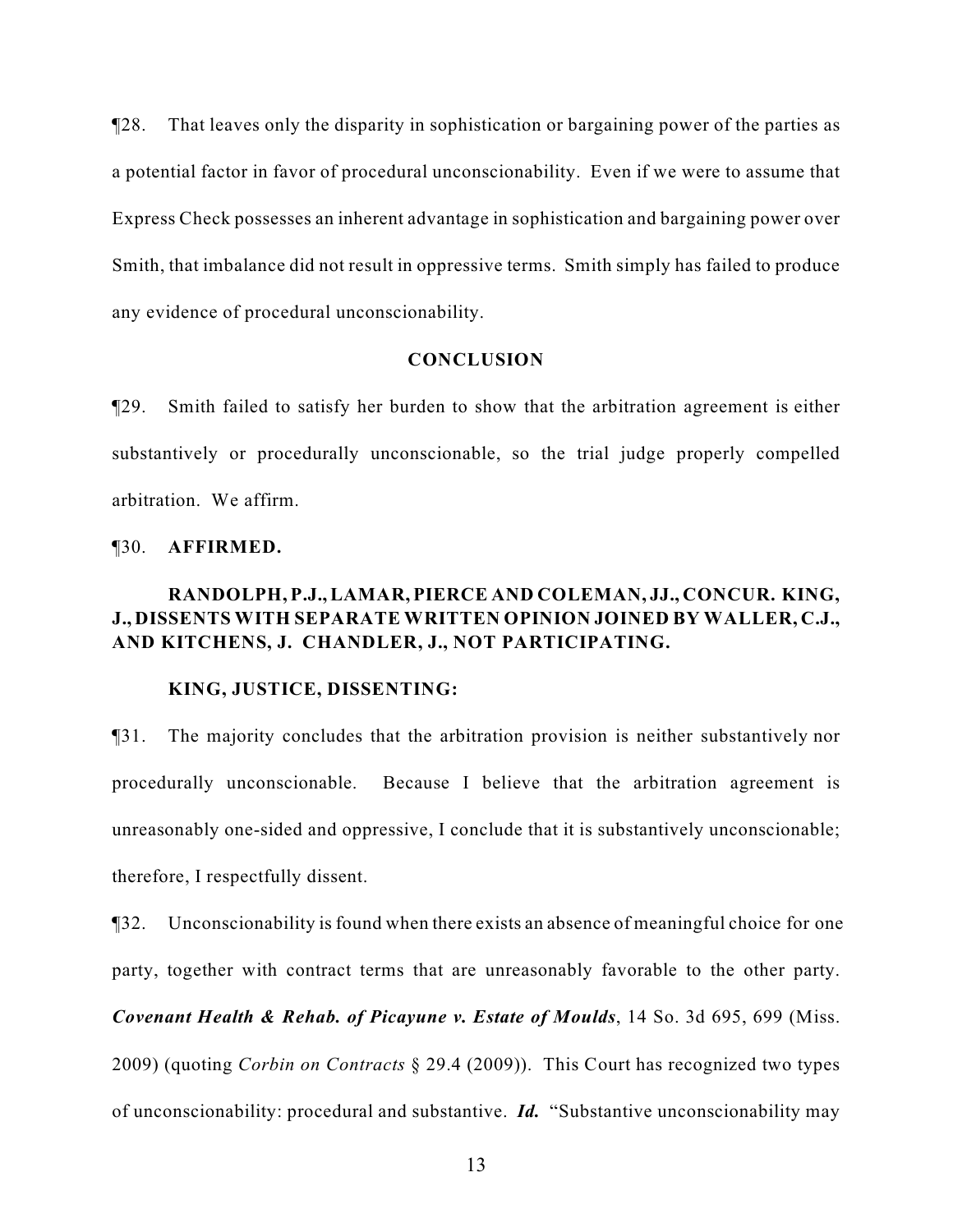be proven by showing the terms of the arbitration agreement to be oppressive." *East Ford, Inc. v. Taylor*, 826 So. 2d 709, 714 (Miss. 2002). Oppressive terms may be those in which a one-sided agreement exists, "whereby one party is deprived of all the benefits of the agreement or left without a remedy for another party's nonperformance or breach." *Moulds*, 14 So. 3d at 699-700 (quoting *Bank of Indiana, Nat'l Ass'n. v. Holyfield*, 476 F. Supp. 104, 110 (S.D. Miss. 1979)). "One example of a one-sided agreement is one that allows one party to go to court, but restricts the other to arbitration." *Moulds*, 14 So. 3d at 700.

¶33. A contract of adhesion is a contract that the dominant party unilaterally drafted "and then presented on a 'take-it-or-leave-it' basis to the weaker party who has no real opportunity to bargain about its terms. Such contracts are usually prepared in printed form . . . ." *East Ford*, 826 So. 2d at 716 (quoting *Holyfield*, 476 F. Supp. at 110). However, a contract of adhesion is not automatically void due to unconscionability. *East Ford*, 826 So. 2d at 716. An arbitration agreement within a contract of adhesion renders the arbitration "agreement . . . unconscionable only where the stronger party's terms are unnegotiable and 'the weaker party is prevented by market factors, timing or other pressures from being able to contract with another party on more favorable terms or to refrain from contracting at all.'" *Id.* at 716 (quoting *Entergy Miss., Inc. v. Burdette Gin Co.*, 726 So. 2d 1202, 1207 (Miss. 1998)). The fact that the contract is a contract of adhesion makes substantive unconscionability easier to prove, and can thus render a "facially oppressive term presumptively invalid." *Moulds*, 14 So. 3d at 701 (internal quotations omitted).

¶34. The contract at issue is unquestionably a contract of adhesion. It was a preprinted form drafted by a business, or presumably, by its lawyers, and was presented to Smith on a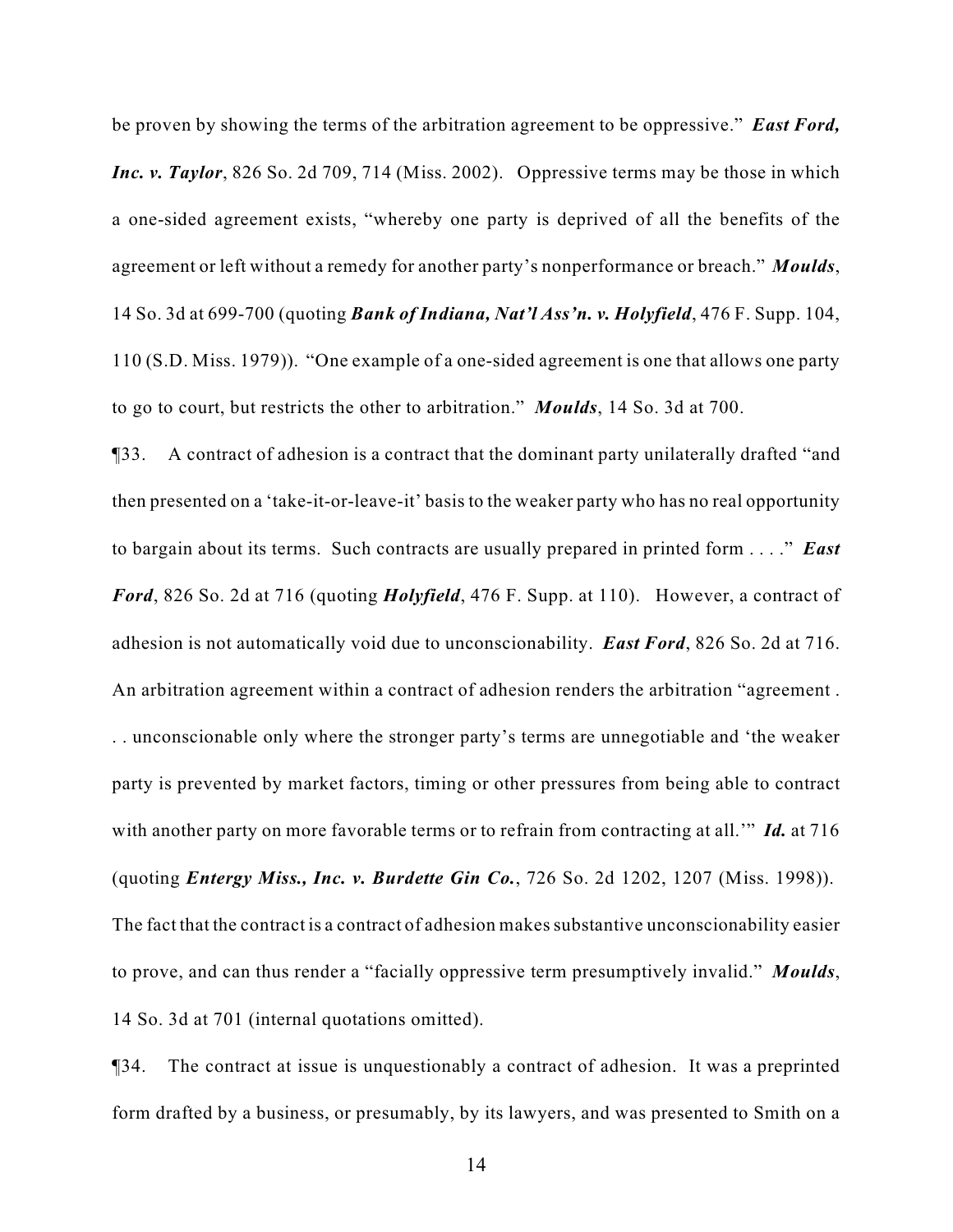take-it-or-leave-it basis to sign if she wanted a job. Furthermore, unemployment rates were high, Smith's testimony was that the highest level of education she completed was high school, and the evidence indicates that she is not a worker with any specialized skills. It is certainly reasonable to assume that a disparity in bargaining power exists between the parties, with Express Check holding the advantage. It is also reasonable to assume that market factors, i.e., difficulty finding another job, prevented Smith from contracting with another party or employer. *See Entergy Miss.*, 726 So. 2d at 1207 (where no evidence was put forth regarding the comparative business savvy of the contracting parties, "it is reasonable to assume that a large company such as Entergy holds the advantage in that respect"). While the trial court found that Smith "was not obligated to sign the contract as she could have refused and sought employment elsewhere," this finding has utterly no basis in the record. While she could have ostensibly "sought employment elsewhere," there is no evidence as to how difficult obtaining such employment might have been or how much such employment might have paid, as compared to Express Check. Such considerations are certainly relevant to a determination of unconscionability, and the trial court clearly did not consider them, but rather made an unsupported finding. $27$ 

¶35. In addition to being a contract of adhesion, the contract at issue allows Express Check to pursue judicial remedies in the form of injunctive relief for Smith's breach of the contract and further mandates that she pay attorneys' fees and costs if Express Check has to enforce

 $^{27}$ For example, an educated and skilled professional with multiple high-paying job offers and comfortable savings may have the reasonable option of refusing to sign an arbitration agreement. It is obvious that an unskilled worker with no savings who desperately needs funds is unlikely to enjoy the same luxury.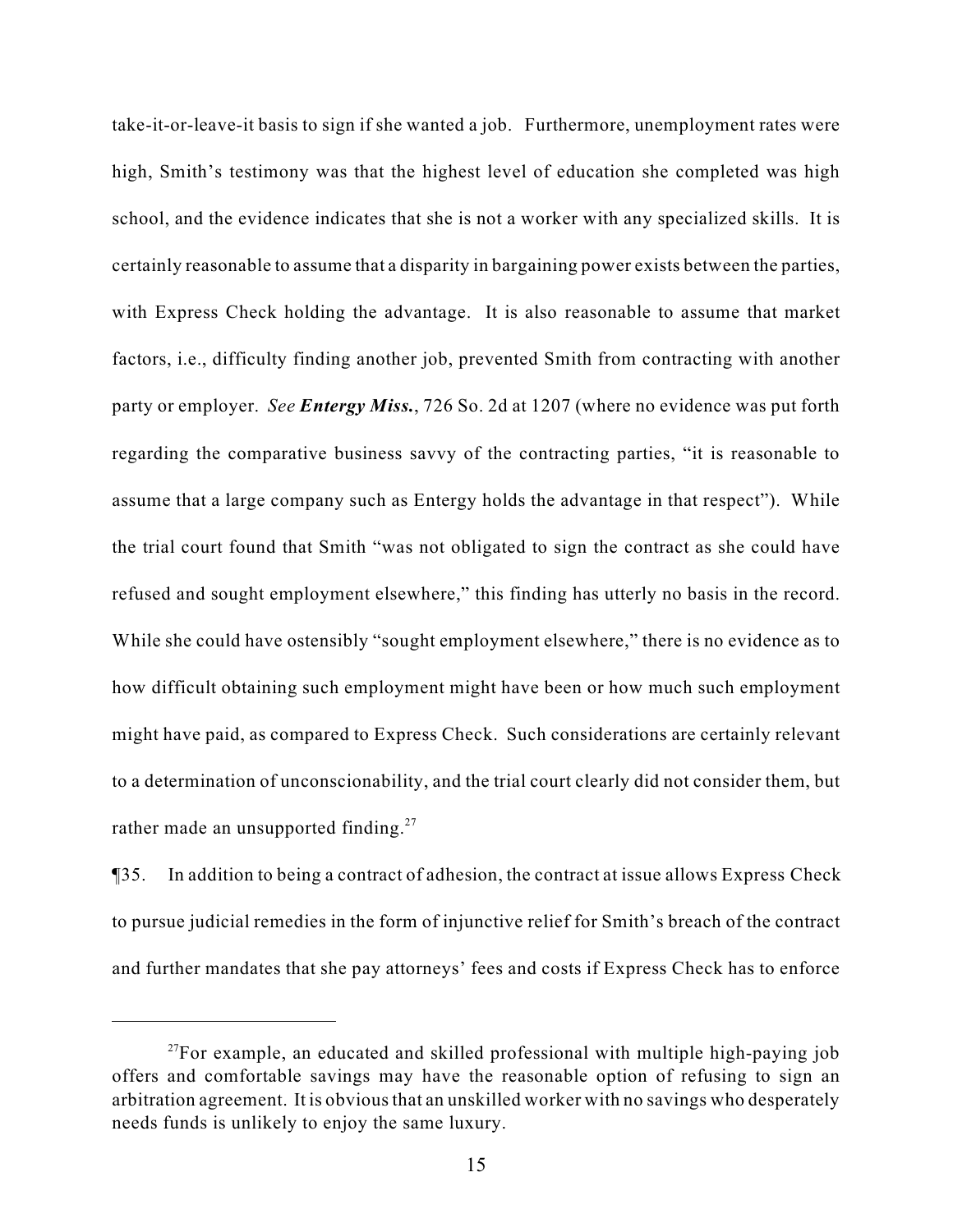*any* of the provisions of the agreement. Smith is entirely relegated to arbitration for any and all breaches of the contract, and nothing provides that she may recover attorneys' fees and costs for her attempts to enforce the contract. A similar provision was deemed substantively unconscionable in *Pitts v. Watkins*, 905 So. 2d 553, 555-56 (Miss. 2005). In that case, an inspection agreement allowed the inspector to go to court, but *only* to recover fee payment, while other claims were relegated to arbitration. *Pitts*, 905 So. 2d at 556. It also allowed him to recover administration costs, attorneys' fees, and costs of litigation, while the other party was relegated solely to arbitration for any breach of the contract. *Id.* The Court found that, because the arbitration provision allowed the inspector limited judicial remedies while relegating the other party entirely to arbitration, the arbitration clause was "clearly one-sided, oppressive, and therefore, substantively unconscionable." *Id.*

¶36. Recently, in *Caplin Enterprises, Inc. v. Arrington*, this Court examined two different arbitration clauses found within delayed-deposit agreements drafted by Zippy Check, an "older" one and a "newer" one. *Caplin Enterprises, Inc. v. Arrington*, 145 So. 3d 608 (Miss. 2014). The "older" version "provided that Zippy Check could pursue 'all' judicial remedies to collect on the debt, including attaching property and garnishing wages, as well as collecting 'attorney fees and other damages as set forth by the court,' but the plaintiffs had to bring all of their claims to arbitration." *Id.* at 611. The "newer" version "allowed Zippy Check to pursue judicial remedies [for default of payment obligations], while relegating any and all of the plaintiffs' claims to arbitration." *Id.* Thus, both arbitration provisions allowed Zippy Check to pursue judicial remedies for the limited issue of the borrower's default and relegated all other disputes to arbitration. *Id.*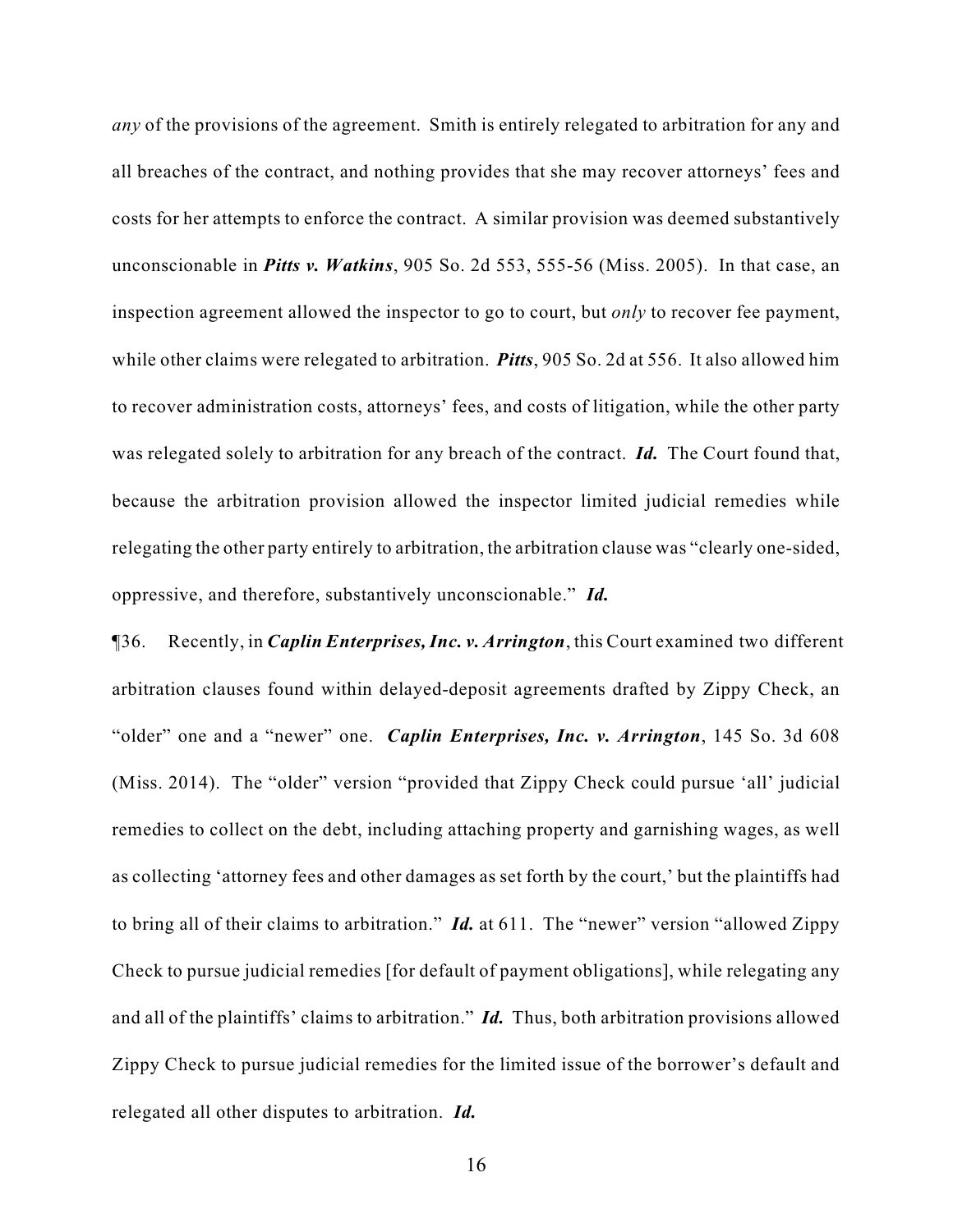¶37. The Court found that both contracts at issue were contracts of adhesion, as "Zippy Check drafted [them] unilaterally and presented [them] to its customers on a take-it-or-leaveit basis." *Id.* at 615. The Court deemed both the arbitration clauses unconscionable. *Id.* at 616-17. It determined that the "older" clause was "oppressive because it forced the plaintiffs to arbitrate their claims while permitting Zippy Check to pursue remedies for the plaintiffs' breach in court. Additionally, the contract foisted upon the plaintiffs Zippy Check's cost of hiring an attorney for collection, including 'other damages' ordered by the court." *Id.* at 616. As to the "newer" arbitration provision that did not limit the borrower's liability or provide that the borrower pay Zippy Check's attorneys' fees, but simply allowed Zippy Check to pursue judicial remedies for default while relegating all other disputes to arbitration, this Court found that it was "clearly oppressive and substantively unconscionable pursuant to *Pitts*." *Id.* at 617. The Court noted how desperate the plaintiffs must have been for immediate funds, and that the preprinted contracts were offered on a take-it-or-leave-it basis and were contracts of adhesion, concluding that "[w]hile an arbitration agreement need not contain identical obligations, under the facts of this case, the arbitration agreements were unreasonably favorable to Zippy Check, oppressive, unconscionable, and unenforceable."

*Id.*

¶38. The arbitration provision at issue is one-sided and oppressive and is therefore substantively unconscionable, as it is even more one-sided than the "newer" arbitration agreement in *Arrington*<sup>28</sup> It allows Express Check to use judicial remedies for virtually all

<sup>&</sup>lt;sup>28</sup> Consequently, seven justices on this Court found the arbitration provisions in *Arrington* to be unconscionable, with only two justices dissenting. Likewise, the motion for rehearing in *Arrington* was denied by a vote of seven to two.